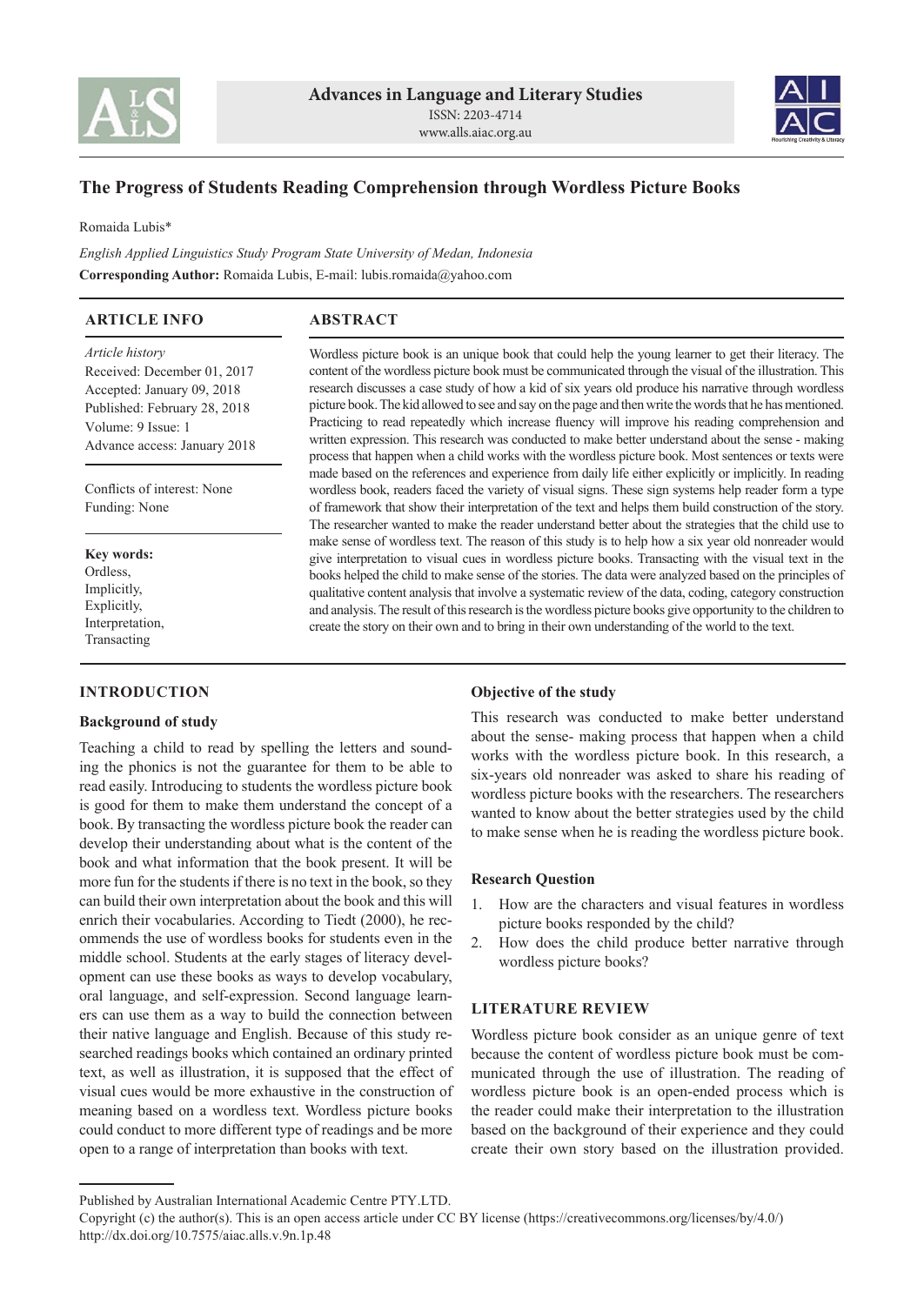Constructing meaning and building their own narratives is a basis provided by wordless picture book. Variety of visual signs are faced by the readers of wordless picture books. They then assign meaning to these visual signs based on their own experiences, perspectives, and the particular context of the reading event. These sign systems help readers form a type of framework that informs their interpretation of the text and helps them shape their construction of the story (Nodelman, 1988). Similarly, Elster's (1998) study of influences on children's emergent readings of picture books showed that visual cues had a significant impact on their readings and that readers' understanding of text was greatly supported by illustrations. Studies such as these supported the belief that reading is a meaning-making experience and that this meaning-making process is supported and facilitated by children's ability to respond to visual cues within the text. Since these studies investigated readings of books that contained a conventional printed text, as well as illustrations, it is assumed that the effects of visual cues would even be more profound in the construction of meaning based on a wordless text. As Nodelman (1988) stated that if the reader told the story of wordless picture book, they have their own right to make meaning based on their own experience and they have right for it and nothing wrong with that. Thus, wordless books, "which do not have this type of print story line to amplify or clarify the message of the illustrations, are by nature less corrective" (Crawford & Hade, 2000, p.69). Wordless picture books then could lead to more divergent types of readings and may be more open to a range of interpretations than books that are accompanied by text.

## **RESEARCH METHODOLOGY**

This research was conducted in qualitative research.

#### **Participant**

The participant of the study is Daniel, a six-years old nonreader. In July, Daniel started his year 1 in a public school in Medan, North Sumatera and a diagnostic test conducted by the school revealed that Daniel, after some weeks of school, does not have the ability to read in his first language which is Bahasa Indonesia. A diagnostic test at a learning center for English, reported that Daniel's reading ability in English is not strong although he knows many single words and was able to provide lots of English words when shown with pictures. For example, Daniel was able to fill in letters that were missing in an alphabet exercise. Semi-formal exercises requiring sentence reading (joining lines from sentences to pictures) and sentence completion (filling in missing words to pictures) were difficult for him.

Understanding verbal questions and responding to these questions are not problem for him in his school. For example, when he asked to name the color of the orange, he was able to give the answer "orange" without any hesitation. When the teacher asked him to lift up the paper from the table, he could do the instruction well and correctly. When the teacher gives him general instruction, he could understand and able to convey the instruction to his mother. For instance, every

Tuesday is physical exercise schedule in his classroom, and he could convey about preparing the clothes for sports to his mother well. In preschool, his teacher always gave him some activities based on his interests, such as drawing. He was also very detailed in his drawing. He would draw elements where most children would not have even noticed or would not have even thought of drawing. For instance, when he was drawing the house, he would try to draw every room found in every house and he could draw it in detailed. Nevertheless, Daniel was reluctant with literacy tasks especially those that did not come easily for him, and he preferred to discuss the pictures than struggle to decode the text. At home (according to his mother), a way to motivate him to engage in text-related activities is to allow him to draw once he finishes the text-related activities or in between those activities.

### **Data Collection and Analysis**

Data collection was done in four sessions involving the researchers and the child in the child's room and sometimes we did it in the library and classroom, with each complete session lasting approximately 30 minutes. The child was presented with a selection of six different wordless picture books. They are:

- 1. The flower man by Marie Rippel
- 2. Anno's journey by Marie Rippel
- 3. Frog, Where are you by Mercer Mayer
- 4. The lion and the mouse by Jerry Pinkney
- 5. Noah's Ark by Peter Spier
- 6. Red Sled by Lita Judge

The writers and illustrators of those books are foreign. The child explored and chose the book that he would like to read aloud. The child was asked to look through the book, read the story aloud, and share his understanding of the text based on the visual elements in the texts. This process was repeated four times, with the child reading a total number of 4 books. These four books are:

- 1. The flower man by Marie Rippel
- 2. Anno's journey by Marie Rippel
- 3. Frog, Where are you by Mercer Mayer
- 4. The lion and the mouse by Jerry Pinkney

During the sessions, the child was asked some questions and comments during the readings. The child's reading and corresponding discussions of the texts were recorded. Verbatim transcriptions, supplemented with researcher observations related to the child's intonations, facial expressions, and physical responses, were developed. For instance, the child's change of intonation in narrating the story and commenting on some of the characters in the story; the child's facial expressions when he was trying to comprehend and to make connections with some of the visual elements in the story; and the child's physical movements in narrating the story (hand movement, body movement) were noted. Document analysis of the wordless picture books used within the story as additional data. The data were then analyzed according to the principles of qualitative content analysis which involve a systematic review of the data, coding, category constructions, and analysis (Merriam, 1991). The transcripts and notes for the child's readings were first reviewed alongside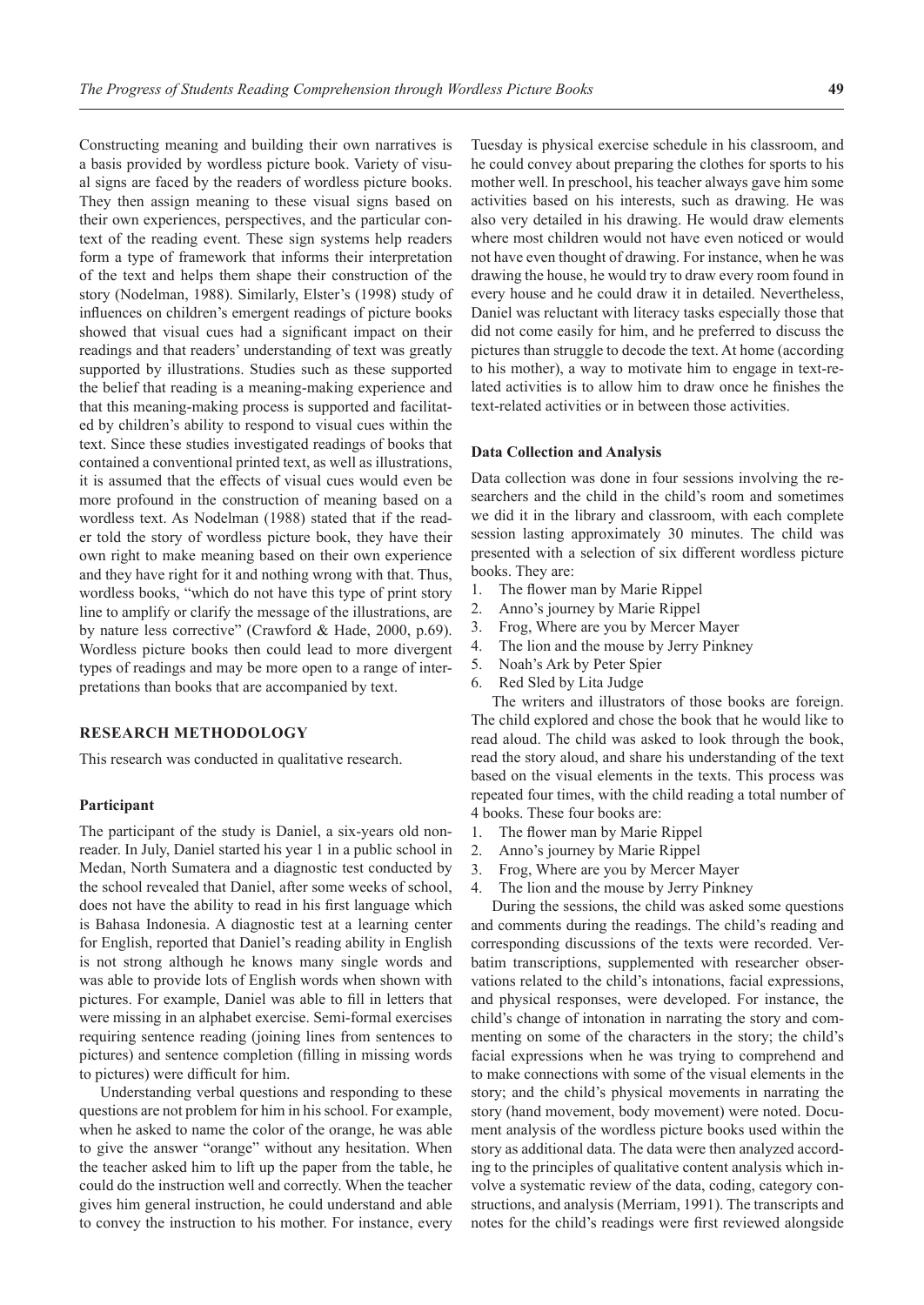the accompanying pages of the wordless book, in order to see which visual cues had captured the child's attention and elicited a response.

#### **FINDINGS**

The result of this study is to learn how a six-year old nonreader would respond to visual cues in wordless picture books. The child made sense of the stories by transacting with the visual texts in the books and assigning potential meanings to different signs encountered within the texts' frameworks. This sense-making process is categorized into three types and the findings of this study will be discussed in accordance with these categories.

# **Sense-Making through Prior Knowledge and Experiences**

Good readers do not read in a vacuum rather they bring their prior knowledge and experiences to bear on their reading (Rosenblatt, 1987). In the case of Daniel, it was proved that he brought his prior knowledge and experience about a wide range of subject matter to bear on the reading of each story. In reading the four books, Daniel drew upon his prior knowledge in order to contextualize the signs that he encountered within the illustrations. For example, in reading *The Flower Man by Marie Rippel*, when Daniel saw the picture of flower in man's head, he said that the man on the book missed his wife so, he wanted to look for his wife and give the flower and the researcher asked him, "Why do you say that the old man wanted to give the flower to his wife", and then he said, "because my mommy like flowers". He said that his mommy ever told him that his mommy loved flower so much, so he remembered about what his mommy ever told before. Another example of Daniel bringing in his prior knowledge to understand the context of the illustration in *The Flower Man by Marie Rippel* is when he saw the picture of an old man carrying an umbrella. He was able to say it was a picture of hook to hang his sweater, because in the picture, his sweater is wet so in his mind the umbrella is for hanging the man's sweater. When the researcher asked him why say so, he answered that his daddy always hang his jacket, sweater, or cap on the place like umbrella at home.

When asked if he knew the name of the object, he said no. Sometimes the lack of prior knowledge also caused Daniel great difficulty in interpreting or at times he misinterpreted the visual cues in the illustrations. When the researcher told him that it was an umbrella, he replied that the umbrella could be used as a hanging clothes also. For example, when he was asked to describe the picture of the lion in *The Lion and The Mouse by Pinkney,* he was able to say that the picture that he saw is a sun because the color is orange and the shape is almost circle. When the researcher explained that is the picture of the head of the lion, he criticized the researcher that if the picture is the head of lion, it must have the eyes and the eyes must be black. He did not agree if the eyes of the lion is orange. The wordless picture book also facilitated the reader to be more criticism. When Daniel was faced with a concept that he was not familiar with, he also had difficulty

interpreting the visual cues in the book. When reading *Frog, where are you by Mercer Mayer*, he kept asking about the frog. In his mind, frog never be a pet, he got knowledge that the various of pet are puppy, kitty, and so on. Most of the time, when Daniel described the illustration of the wordless picture book, it was always influenced by his prior knowledge. Daniel's choice of words in describing the illustrations is also very much influenced by his prior knowledge. He said that all the old man will be left by his wife alone if the old man did not give his wife flowers every day. He expressed his feeling, because around 2 months ago, his mommy asked him to visit nursing home especially for man. So, his experience during in the nursing home influenced the way he respond the wordless picture book.

### **Sense-Making through Intertextuality**

Most texts make references, either explicitly or implicitly, to other texts in our lives. Consequently, reading becomes a sense-making process that involves a layering of texts and meanings. Good readers are able to read new texts by applying their memories of other texts, and by determining the interrelationships among these texts (Meek, 1998; Stephens, 1990). In several instances of Daniel's storytelling, he referred to other texts in his attempt to make sense of the text that he was reading. For instance, in trying to explain the roof top of the house in the book *Anno's Journey by Marie Rippel*, he expressed that all the roof top in the picture is blue and triangle. He also explained the reason for the color of the rooftop, he said that because of the old man in the picture has purple flower so, all the color of the rooftop is purple. He explained the color of the rooftop house when the researcher asked him to read the book "Anno's journey". He got mixture information when the researcher asked him to read different book at the same time. Actually, the rooftop of the house in the book "Anno's Journey" is not purple but grey.

When he described the dog in the book *The flower man by Marie Rippel*, he described that the dog is small and jumped over the big beam. The description of the dog that he explained actually found in the book *Frog, where are you by Marie Rippel.* In describing the character of the boy in the book Frog, where are you, He said that the boy is so brave, and the boy is look like the hero that he watched from television, such as superman. Daniel showed how brave is superman to help people by lifting up his hand and run around his room. By connecting among books, television and other media, the children transformed what could have been a simple, linear storybook reading into a more complex, richly layered inter-textual experience (Crawford & Hade, 2000).

#### **Sense-Making through Multiple Perspective-Taking**

By looking at the plot of the stories from the perspective of different characters within the same story will enhance the children's understanding of a book. (Crawford & Hade, 2000). Daniel showed his ability to convey different perspective by supplying dialogues for some of the characters, although he did it from a third person point of view, but he did it consistently. For instance, in reading *The flower man*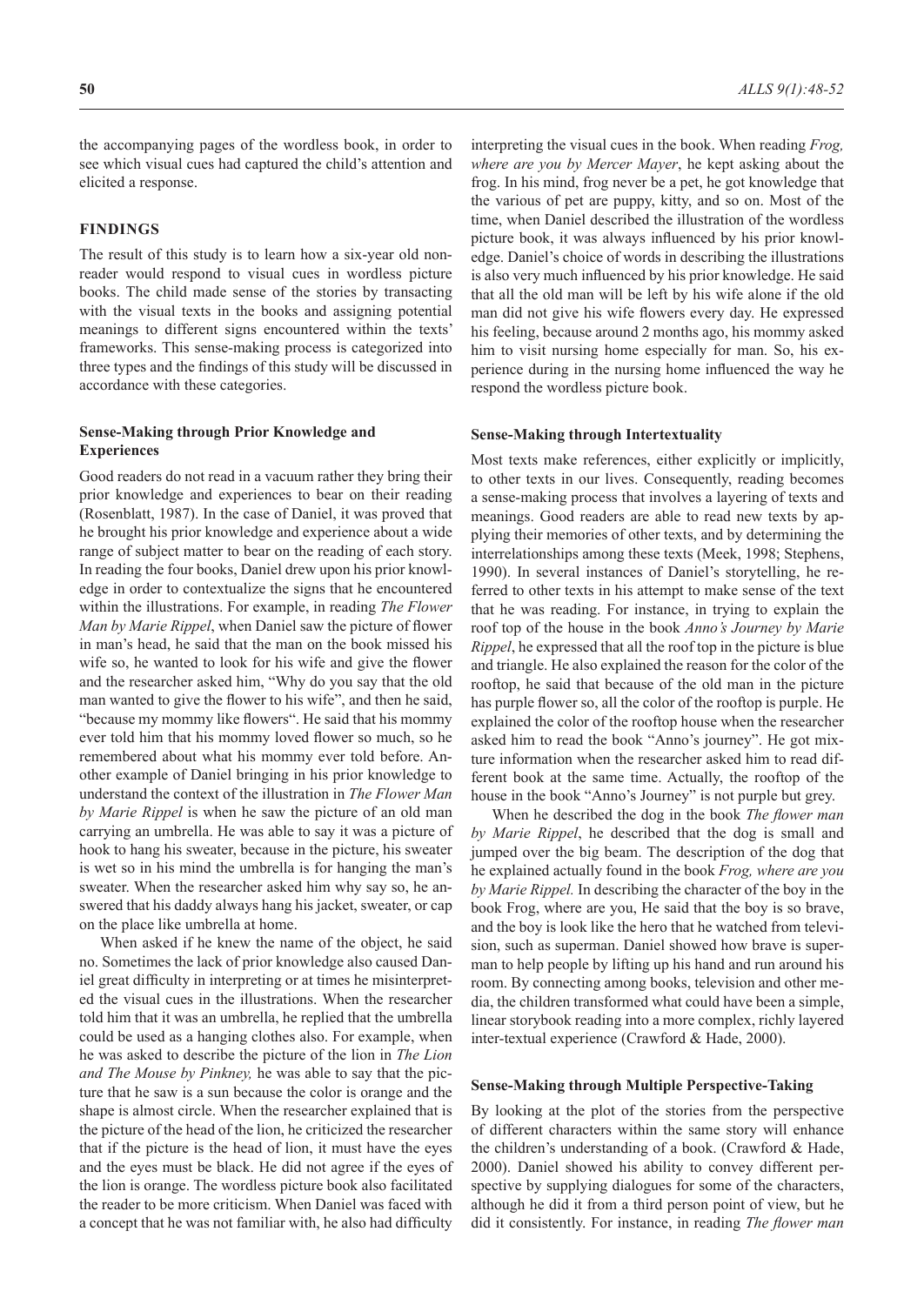*by Marie Rippel*, he made short conversation for the scene where the old man asked his neighbor to help him. "Can you come here to help me?" and the neighbor said, "What can I do for you, old man?" he said that he need someone to move the stairs to get him closer to the rooftop. Daniel was able to make that dialogue because he saw the face of old man pale and need help. In *Frog, where are you by Mercer Mayer,* Daniel in describing the boy who has dog and frog as his pets, he said, " My dog, my frog come on here, it's time for us to play, please do not sit there only. Daniel thought as if the frog did not want to play with him because the frog is in the can, but actually, can is the place for frog to be safe. Every time, Daniel told the story of each wordless picture book, he tried to be the characters of the story. Though this was not evident by the use of first-person perspectives in describing the story, it was prominent in his facial expressions and physical movements in his effort to narrate the stories. Daniel tried to cut the paper to make the letter "S" for superhero and would do the flying movements (hands straight and body slightly slanting to the front) to describe the movements of Superman in *Frog, where are you by Marie Rippel*. In this case, he was no longer just trying to describe the character from a third-person point of view, he was actually trying to be the character.

#### **Sense – Making through Active, Playful Behaviors**

According to Lewis (2001) says that almost young children always play with what they are learning either with or without adult present. Daniel responded and shared his stories playfully. For instance, he made the noise sound and frightening face when he expressed his feeling about the lion. He also run everywhere around his room and he used many playful body movements and hand gestures in order to describe different scenes. To comprehend the presence of superhero, brave man and brave dog in *The flower man by Marie Rippel*, he jumped and lifted his hand above his head as if he made a superhero who was flying and he did it playful. Even though, he was accompanied by the researcher during telling his stories about the wordless picture book, and the researcher kept reminding him to be serious but he kept playing during describing the characters and telling the stories. He could tell the stories from each scene become funny and silly and finally laugh.

# **CONCLUSION AND SUGGESTION**

This study has clearly shown that reading does not start with words. In this case, a child who is termed as nonreader has managed to comprehend stories without decoding texts. Grammatical sound and the mixture of English and Bahasa Indonesia as Daniel first language may not be considered his narratives, they were rich with references to the written word, visual images and his other experiences that made up his everyday life. According to Crawford and Hade (2000) that conducted about the children reading wordless picture book as the finding of this study. (Golden & Gerber, 1990; Meek, 1998; Stephens, 1990, Lewis 2001; Fueyo, 1991) also investigated the children reading picture book. Both studies on

wordless picture books and picture books indicate children rely on many of the same strategies for reading wordless, visual texts, as they do when reading texts that offer a combination of print and visual texts (Crawford & Hade, 2000).

Pictures can be turned into words that rich narrative resources, if the reader change the meaning of the pictures. Nodelman 1988 states that narratives could be changed into the pictures. This is an important thing to note for it alerts us to the fact that although pictures and words in close proximity in the picture book influence each other, the relationship is never entirely symmetrical (Lewis, 2001) Children's reading of wordless picture books may provide a glimpse into their understanding of literacy-related activities, as well as insights into the sense-making processes they use when navigating texts. In general, children who is reading wordless picture book with multi-level and multi perspective understanding will have opportunity to improve their narrative and to be more criticism with the picture. Most importantly, these books give opportunity to the children to create the story on their own and to bring in their own understanding of the world to the texts.

#### **REFERENCES**

- Cianciolo, P. J. (1984). Use wordless picture books to teach reading visual literacy and to study literature. In P. P. Barron & J. Q. Burley (Eds.), *Jump over the moon: Selected professional readings* (pp. 138-144). New York: Holt, Rinehart, and Winston.
- Considine, D. M. (1987). Visual literacy and the curriculum: More to it that meets the eye. *Language Arts,* 64, 634-640.
- Crawford, P. A. & Hade, D. D. (2000). Inside the picture, outside the frame: Semiotics and the reading of wordless picture book. *Journal of Research in Childhood Education, 15*(1), 66-80 [ED623711]
- Degler, L. S. (1979). Putting words in wordless books. *Reading Teacher,*32, 399-402.
- Early, M. (1991). Using wordless picture books to promote second language learning. *ELT Journal Volume, 45(*3), 245-251.
- Ekpe, S.I., Egbe, G.B. (2005). Picture story as a creative connection between reading and writing. *Thinking Classroom, 6*(3), 27-35.
- Fueyo, J. (1991). Reading "literate sensibilities": Resisting a verbocentric writing classroom. *Language Arts,* 68, 641-648.
- Golden, J. & Gerber, A. (1990). A semiotic perspective of text: The picture story book event. *Journal of Reading Behavior,* 22, 203-219
- Henry, R., Simpson, C. (2001). Picture books & older readers: A match made in heaven. *Teacher Librarian, 28*(3), 25-30.
- Helman, L, & Burns, M. (2008) What does oral language have to do with it? Helping young English-language learners acquire a sight word vocabulary. *The Reading Teacher, 62*(1), 14-19.
- Lysaker, J. T. (2006). Young children's readings of wordless picture books: What's 'self' go to do with it? *Journal of Early Childhood Literacy, 6*(1), 33-55.